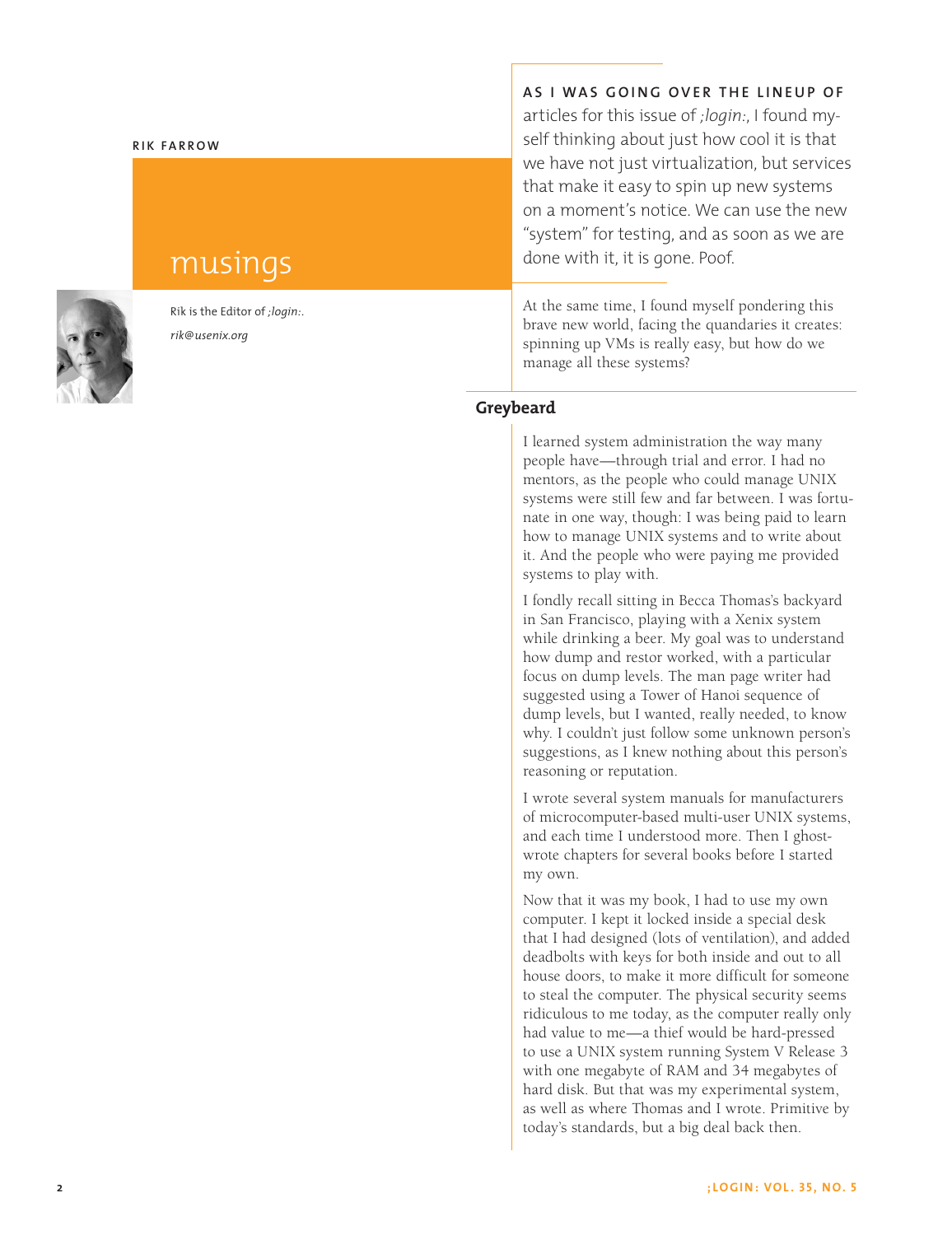# **A Wider World**

I was missing out on a much wider world, but didn't know it. I also did consulting as a sysadmin, in those few places that needed a small multi-user system. I thought I was working in the real world of UNIX, but individual systems were quickly becoming a thing of the past.

When I proposed a title for my book, *The Handbook of System Administration*, I was stunned to discover that my publisher had contracted with another group to write a similar book, and they had already chosen that name. I later learned that this was Evi Nemeth and friends, whose fourth edition [1] of their book has just arrived, but too late for a review to be included in this issue.

Nemeth et al. were taking a very different approach to sysadmin. Their environment was the University of Colorado in Boulder, and they had access to lots of systems. From my perspective, telling people how to attach vampire taps [2] to thick Ethernet cables seemed far afield from sysadmin, yet this was an important topic in their first edition. And this pointed to something very important that my co-author and I had completely missed.

Computers would soon be connected to networks, and only rarely would they be used alone. While our book had an excellent chapter on using UUCP over dialup, they included basic IP networking. Neither book dealt with methods of managing groups of computers (beyond the files handled by Sun's NIS [3] or rdist), and for the next several years, this would remain the case. Managing multiple systems would rely on tools that could copy files from a central server to "managed" systems that were essentially all clones.

# **Back to the Future**

Long gone are the days of having one system to manage. Before I was finished writing my first book, I was managing a development network of different vendors' workstations. My bosses did not allow me to use NIS, so just adding a user meant doing this at the console on each system.

Today, sysadmins manage tens to hundreds of systems. They obviously do not walk around to each one, login or su to root, and type commands—at least I hope not. Instead, they will use one of the many configuration management tools to handle the work for them (see the Configuration Management Summit summary in this issue, p. 104).

Jan Schaumann's article about using Amazon's EC2 as a sysadmin teaching resource is what inspired this column. Schaumann explains how important hands-on experience is in learning system administration, and his article in this issue includes links to his syllabus. Having taught sysadmin myself, I read his syllabus eagerly and liked what I saw. Schaumann makes good use of the virtual resources provided (and donated) by Amazon.

What Schaumann leaves out, for the most part, is how to manage multiple systems, perhaps with different OSes, simultaneously. I can imagine that doing so would be a topic for a more advanced class in sysadmin, as you must understand the basics before you can use tools that will duplicate your commands on possibly hundreds of systems. Actually, just thinking about setting a novice sysadmin loose with a configuration management tool is enough to make me shudder.

But learning how to manage multiple systems seems like a perfect fit for working in virtualized environments. Instead of the novice screwing up key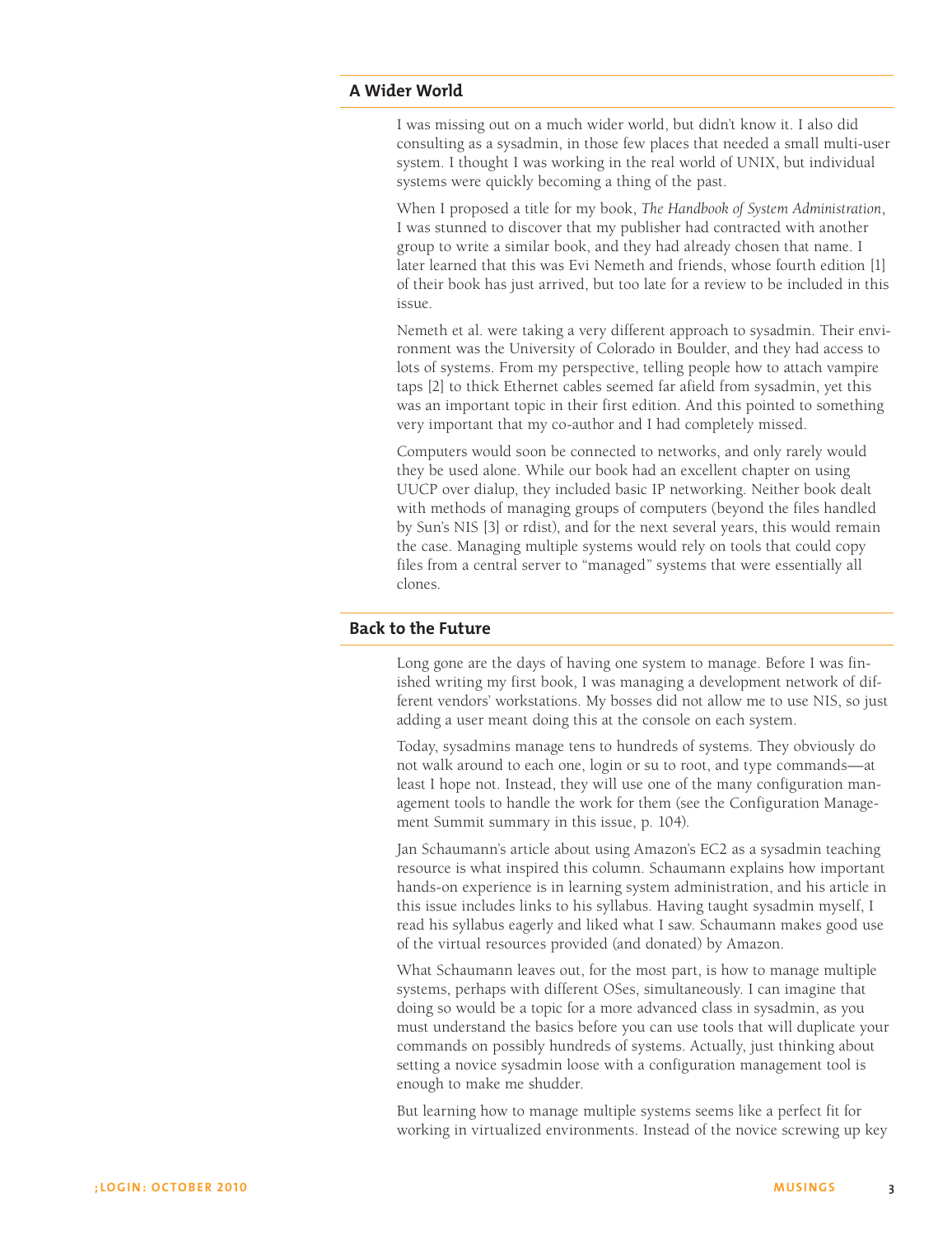systems, he can screw up, uh, configure, several OS instances, then learn how to clean up his mistakes. Or he can just start over, as killing off an instance and spinning up a new one erases past errors.

# **The Lineup**

I've mentioned Jan Schaumann's article already, so let's move on to the next. Tom Limoncelli teaches us by example about satisfying customers. You might wonder how keeping water glasses topped up fits really well with different styles of handling system administration customers, but it does. Just take a few minutes and read his article.

Troy McKee takes us on an adventure where, instead of moving to the Cloud, he migrates from a hosted service. McKee covers the ins and outs of getting mailboxes and other configurations for Exchange moved from a hosted service to an internal one, with some hard-won knowledge learned along the way.

Matt Ryanczak shares some tips on finding IPv6 transit providers. Ryanczak points out that getting good IPv6 connectivity today is not unlike find ing good IPv4 connectivity in 1994, as IPv6 is really a different protocol and only slowly gaining the first-class support found with IPv4. Ryanczak doesn't try to convince you to try out IPv6—he just explains some of the important steps you will need to take some day soon.

Brian Kirouac takes us down a different path, one that has become more important with the broader acceptance of smartphones. Kirouac describes how to create and use self-signed certificates to support authenticated and encrypted email for iPhones and Android-based mobiles. Chris Paget demonstrated interception of GSM voice during DefCon this summer, using homebrew equipment, leaving one to wonder if data interception can be far behind [4].

David Blank-Edelman explores places where size really does matter—those times when you need a Perl module and don't have much memory available. He takes us on a fantastic voyage with ::Tiny.

Peter Galvin suggests that we take another look at NAS. Starting with some history, Galvin contrasts NAS and SAN and provides excellent insights that may help you with your network storage decisions.

Dave Josephsen completes his series about monitoring using Argus. Jo sephsen demonstrates a couple of tools for extracting and sorting events or records of interest from the vast amount of flow information collected from networks.

Robert Ferrell compares airport security to network security and finds many parallels. As Ferrell writes, air travel is definitely UDP.

Elizabeth Zwicky has reviewed four books this time, starting with *Hackers*. I encouraged her to read the revised edition, and it was enlightening to read her opinions of a book I once found inspiring. Sam Stover reviews *Network Flow Analysis* and waxes enthusiastic. Brandon Ching reviewed *High Performance JavaScript*, appearing almost as excited about this book as Stover was about *Flow* .

This issue includes seven sets of reports, starting with USENIX Annual Tech and WebApps—the two main conferences from the 2010 USENIX Federated Conferences Week—followed by most of the workshops of that Week, and ending with the 2nd USENIX Workshop on Hot Topics in Parallelism.